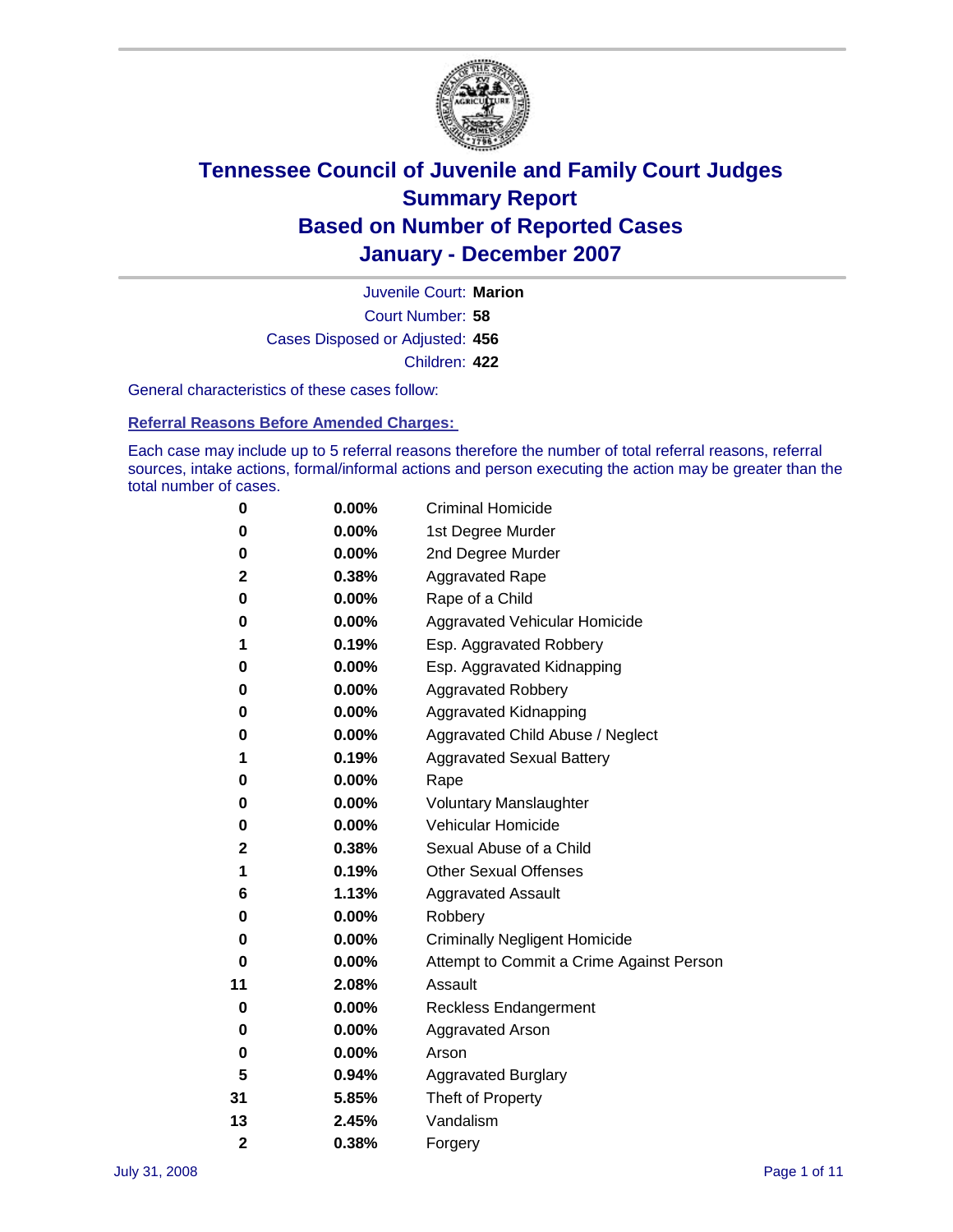

Court Number: **58** Juvenile Court: **Marion** Cases Disposed or Adjusted: **456** Children: **422**

#### **Referral Reasons Before Amended Charges:**

Each case may include up to 5 referral reasons therefore the number of total referral reasons, referral sources, intake actions, formal/informal actions and person executing the action may be greater than the total number of cases.

| 0           | 0.00%    | <b>Worthless Checks</b>                                     |
|-------------|----------|-------------------------------------------------------------|
|             | 0.19%    | Illegal Possession / Fraudulent Use of Credit / Debit Cards |
| 7           | 1.32%    | <b>Burglary</b>                                             |
| 0           | 0.00%    | Unauthorized Use of a Vehicle                               |
| 1           | 0.19%    | <b>Cruelty to Animals</b>                                   |
| 0           | 0.00%    | Sale of Controlled Substances                               |
| 6           | 1.13%    | <b>Other Drug Offenses</b>                                  |
| 11          | 2.08%    | Possession of Controlled Substances                         |
| 0           | 0.00%    | <b>Criminal Attempt</b>                                     |
| 0           | 0.00%    | Carrying Weapons on School Property                         |
| 0           | 0.00%    | Unlawful Carrying / Possession of a Weapon                  |
| 1           | 0.19%    | <b>Evading Arrest</b>                                       |
| 0           | 0.00%    | Escape                                                      |
| 2           | 0.38%    | Driving Under Influence (DUI)                               |
| 19          | 3.58%    | Possession / Consumption of Alcohol                         |
| 0           | 0.00%    | Resisting Stop, Frisk, Halt, Arrest or Search               |
| 0           | 0.00%    | <b>Aggravated Criminal Trespass</b>                         |
| 2           | 0.38%    | Harassment                                                  |
| 0           | 0.00%    | Failure to Appear                                           |
| 1           | 0.19%    | Filing a False Police Report                                |
| 0           | $0.00\%$ | Criminal Impersonation                                      |
| 17          | 3.21%    | <b>Disorderly Conduct</b>                                   |
| 3           | 0.57%    | <b>Criminal Trespass</b>                                    |
| 2           | 0.38%    | <b>Public Intoxication</b>                                  |
| 0           | 0.00%    | Gambling                                                    |
| 82          | 15.47%   | Traffic                                                     |
| $\mathbf 2$ | 0.38%    | <b>Local Ordinances</b>                                     |
| 0           | 0.00%    | Violation of Wildlife Regulations                           |
| 0           | 0.00%    | Contempt of Court                                           |
| 13          | 2.45%    | Violation of Probation                                      |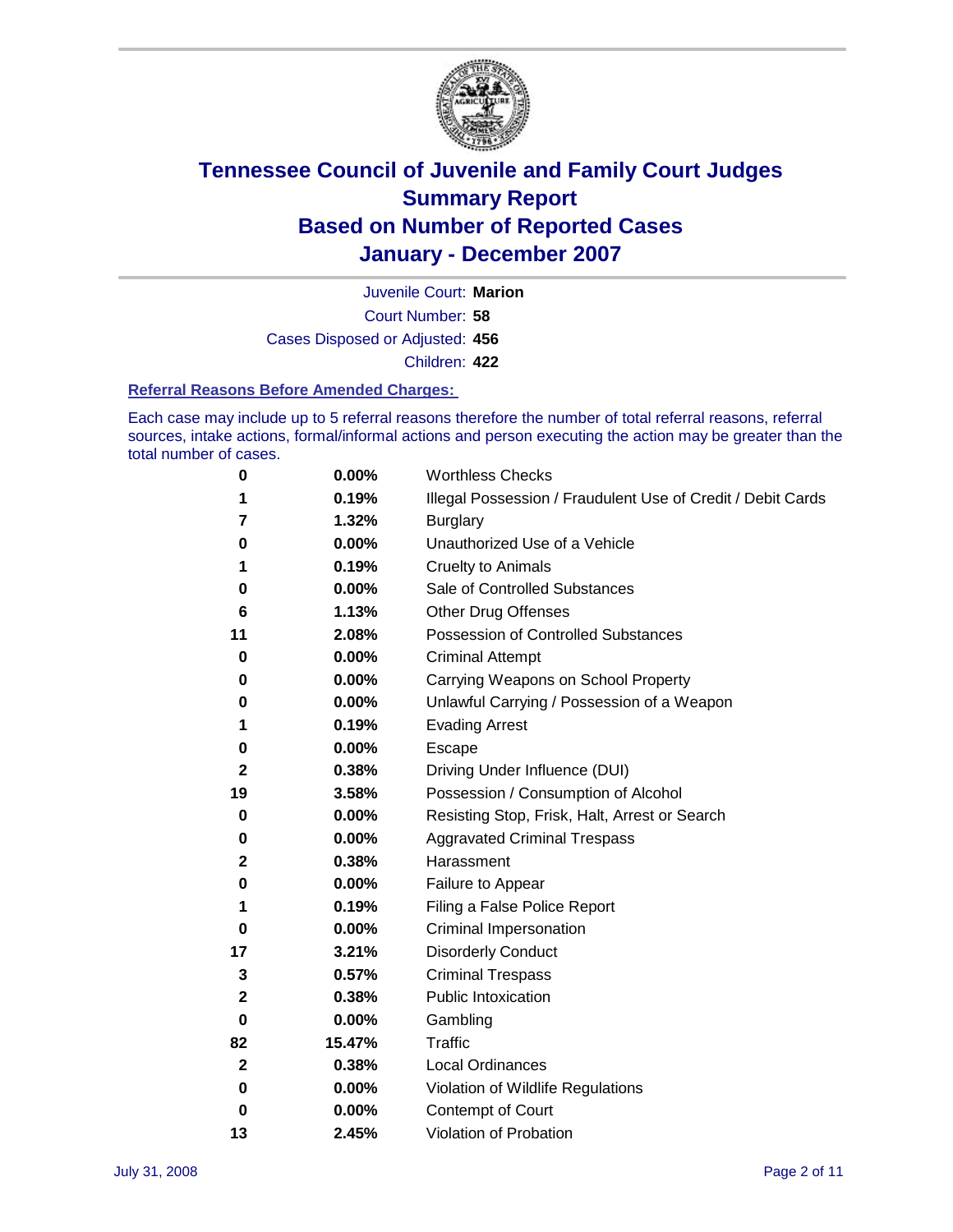

Court Number: **58** Juvenile Court: **Marion** Cases Disposed or Adjusted: **456** Children: **422**

#### **Referral Reasons Before Amended Charges:**

Each case may include up to 5 referral reasons therefore the number of total referral reasons, referral sources, intake actions, formal/informal actions and person executing the action may be greater than the total number of cases.

| 530      | 100.00%  | <b>Total Referrals</b>                 |
|----------|----------|----------------------------------------|
| 1        | 0.19%    | Other                                  |
| 0        | 0.00%    | <b>Consent to Marry</b>                |
| $\bf{0}$ | 0.00%    | <b>Request for Medical Treatment</b>   |
| 1        | 0.19%    | Child Support                          |
| 0        | 0.00%    | Paternity / Legitimation               |
| 0        | $0.00\%$ | Visitation                             |
| 56       | 10.57%   | Custody                                |
| 1        | 0.19%    | <b>Foster Care Review</b>              |
| 28       | 5.28%    | <b>Administrative Review</b>           |
| 25       | 4.72%    | <b>Judicial Review</b>                 |
| $\bf{0}$ | $0.00\%$ | Violation of Informal Adjustment       |
| 0        | $0.00\%$ | <b>Violation of Pretrial Diversion</b> |
| 1        | 0.19%    | <b>Termination of Parental Rights</b>  |
| 35       | 6.60%    | Dependency / Neglect                   |
| $\bf{0}$ | $0.00\%$ | <b>Physically Abused Child</b>         |
| 0        | 0.00%    | <b>Sexually Abused Child</b>           |
| 0        | $0.00\%$ | Violation of Curfew                    |
| $\bf{0}$ | $0.00\%$ | Violation of a Valid Court Order       |
| 4        | 0.75%    | Possession of Tobacco Products         |
| 0        | $0.00\%$ | Out-of-State Runaway                   |
| 5        | 0.94%    | In-State Runaway                       |
| 98       | 18.49%   | Truancy                                |
| 29       | 5.47%    | <b>Unruly Behavior</b>                 |
| 1        | 0.19%    | Violation of Aftercare                 |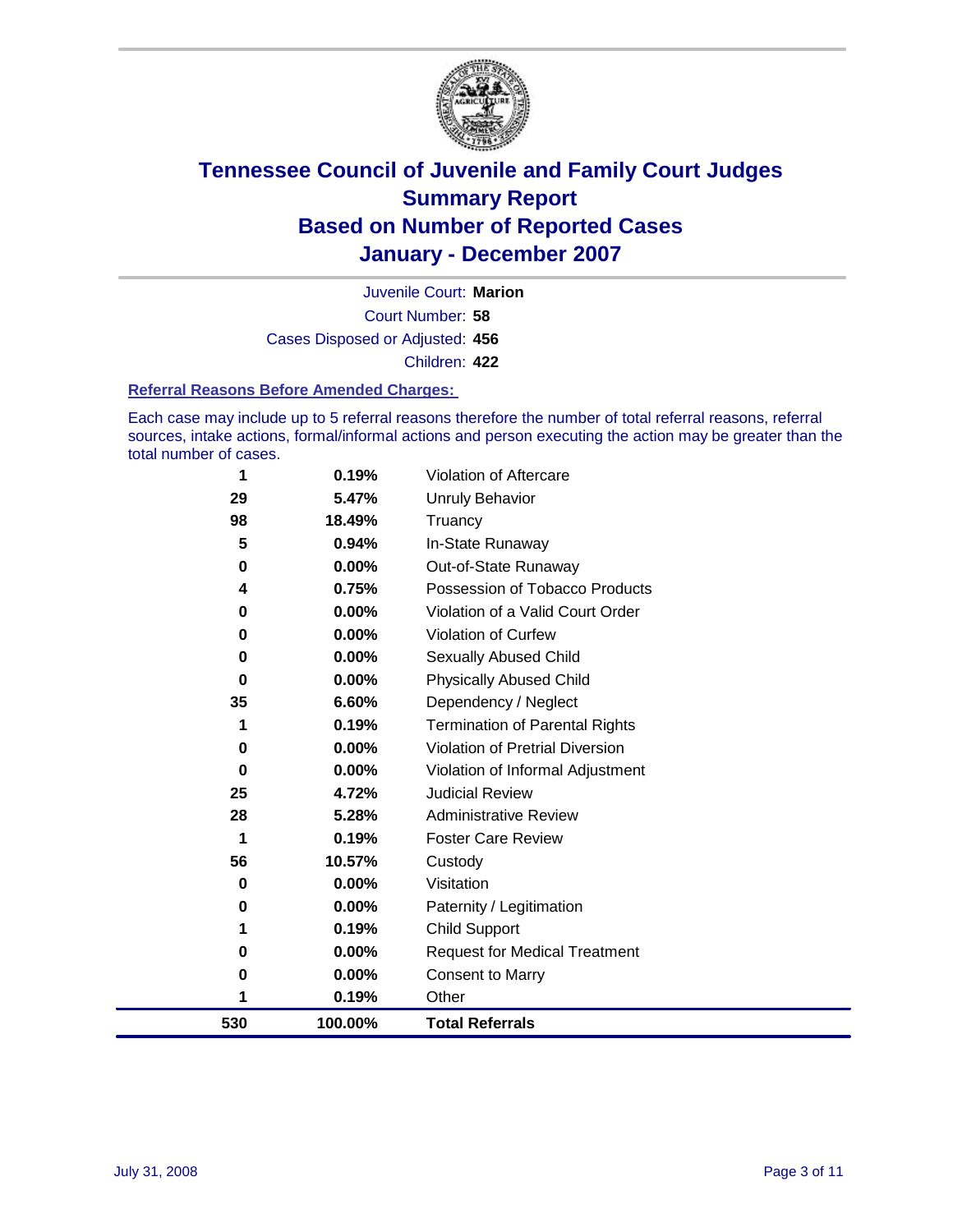

| Juvenile Court: Marion          |  |
|---------------------------------|--|
|                                 |  |
| Court Number: 58                |  |
| Cases Disposed or Adjusted: 456 |  |
| Children: 422                   |  |
| <b>Referral Sources: 1</b>      |  |

### **38.87%** Law Enforcement **9.81%** Parents **5.28%** Relatives **0.00%** Self **20.38%** School **0.00%** CSA **15.28%** DCS **0.38%** Other State Department **0.19%** District Attorney's Office **6.42%** Court Staff **0.00%** Social Agency **0.00%** Other Court **2.83%** Victim **0.00%** Child & Parent **0.38%** Hospital **0.00%** Unknown **0.19%** Other **100.00% Total Referral Sources**

#### **Age of Child at Referral: 2**

| 422 | 100.00% | <b>Total Child Count</b> |
|-----|---------|--------------------------|
| 0   | 0.00%   | Unknown / Not Reported   |
| 0   | 0.00%   | Ages 19 and Over         |
| 151 | 35.78%  | Ages 17 through 18       |
| 123 | 29.15%  | Ages 15 through 16       |
| 37  | 8.77%   | Ages 13 through 14       |
| 33  | 7.82%   | Ages 11 through 12       |
| 78  | 18.48%  | Ages 10 and Under        |
|     |         |                          |

<sup>1</sup> If different than number of Referral Reasons (530), verify accuracy of your court's data.

<sup>2</sup> One child could be counted in multiple categories, verify accuracy of your court's data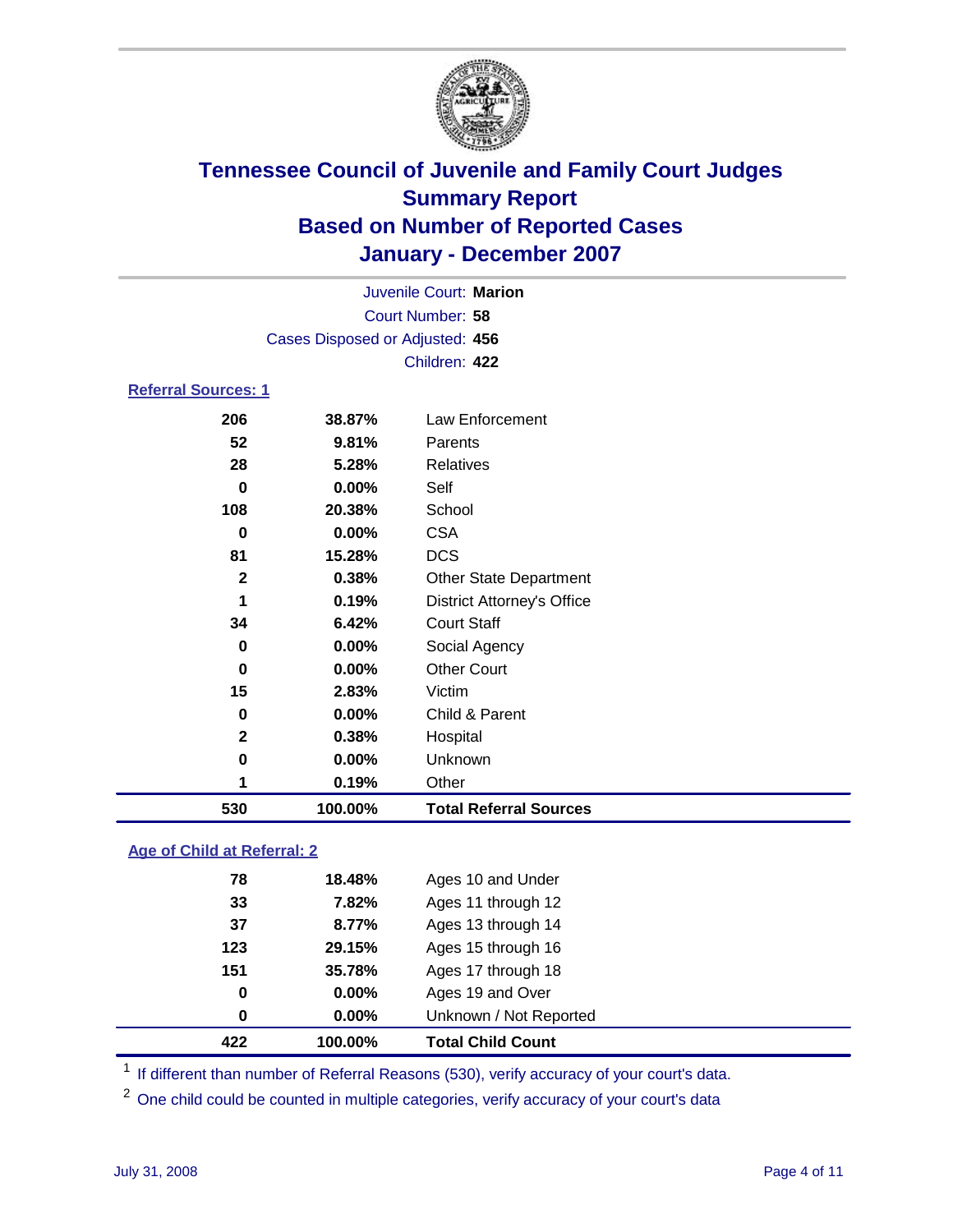

| Juvenile Court: Marion                  |                                 |                          |  |  |
|-----------------------------------------|---------------------------------|--------------------------|--|--|
| Court Number: 58                        |                                 |                          |  |  |
|                                         | Cases Disposed or Adjusted: 456 |                          |  |  |
|                                         |                                 | Children: 422            |  |  |
| Sex of Child: 1                         |                                 |                          |  |  |
| 259                                     | 61.37%                          | Male                     |  |  |
| 163                                     | 38.63%                          | Female                   |  |  |
| $\bf{0}$                                | 0.00%                           | Unknown                  |  |  |
| 422                                     | 100.00%                         | <b>Total Child Count</b> |  |  |
| Race of Child: 1                        |                                 |                          |  |  |
| 381                                     | 90.28%                          | White                    |  |  |
| 34                                      | 8.06%                           | African American         |  |  |
| 0                                       | 0.00%                           | Native American          |  |  |
| $\bf{0}$                                | 0.00%                           | Asian                    |  |  |
| 3                                       | 0.71%                           | Mixed                    |  |  |
| 4                                       | 0.95%                           | Unknown                  |  |  |
| 422                                     | 100.00%                         | <b>Total Child Count</b> |  |  |
| <b>Hispanic Origin: 1</b>               |                                 |                          |  |  |
| 17                                      | 4.03%                           | Yes                      |  |  |
| 398                                     | 94.31%                          | <b>No</b>                |  |  |
| $\overline{7}$                          | 1.66%                           | Unknown                  |  |  |
| 422                                     | 100.00%                         | <b>Total Child Count</b> |  |  |
| <b>School Enrollment of Children: 1</b> |                                 |                          |  |  |
| 364                                     | 86.26%                          | Yes                      |  |  |
| 40                                      | 9.48%                           | <b>No</b>                |  |  |
| 18                                      | 4.27%                           | Unknown                  |  |  |
| 422                                     | 100.00%                         | <b>Total Child Count</b> |  |  |

One child could be counted in multiple categories, verify accuracy of your court's data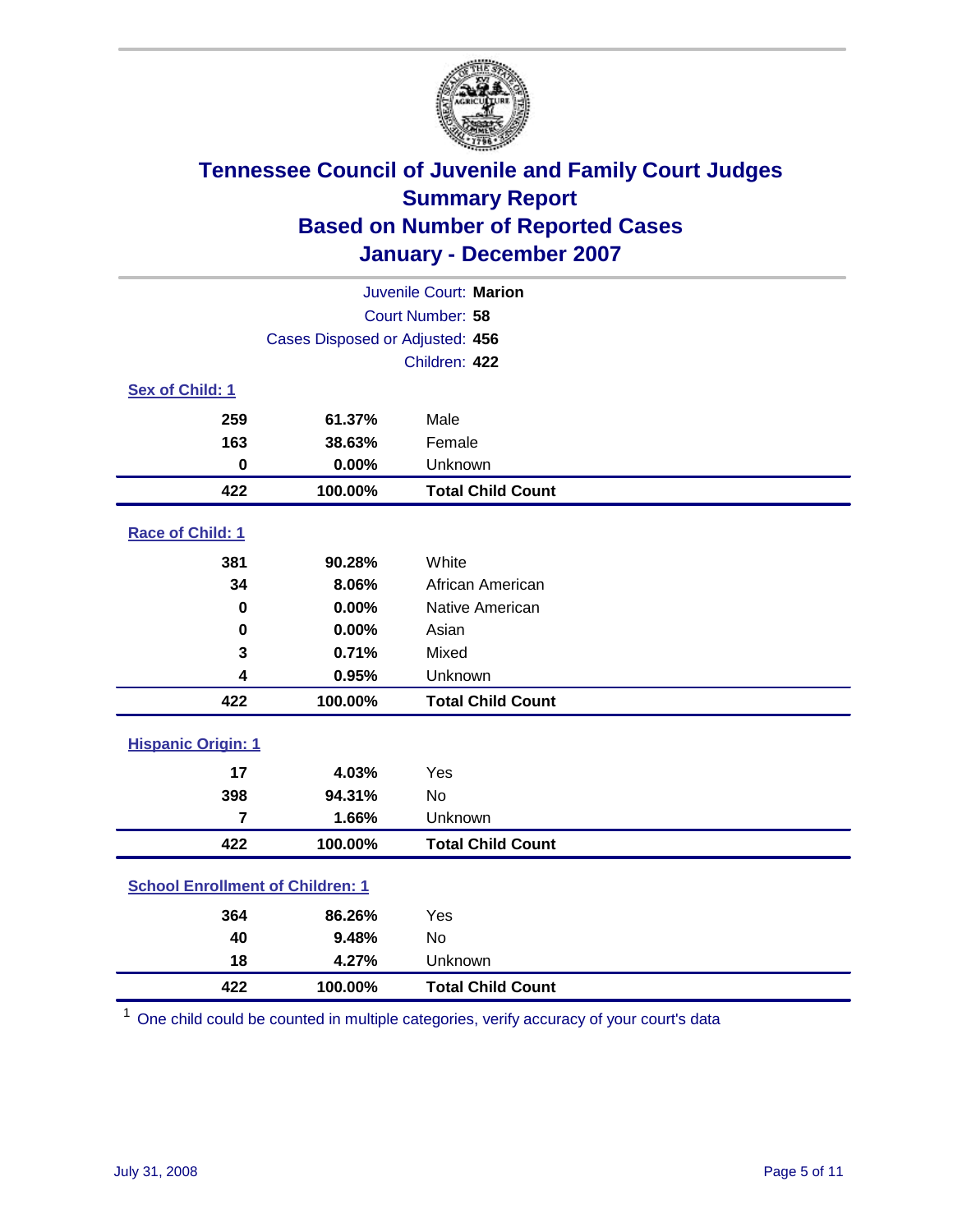

Court Number: **58** Juvenile Court: **Marion** Cases Disposed or Adjusted: **456** Children: **422**

#### **Living Arrangement of Child at Time of Referral: 1**

|              |          | Other                        |
|--------------|----------|------------------------------|
| 27           | 6.40%    | Unknown                      |
| 0            | $0.00\%$ | Independent                  |
| $\mathbf{2}$ | 0.47%    | In an Institution            |
| 3            | 0.71%    | In a Residential Center      |
| $\mathbf{2}$ | 0.47%    | In a Group Home              |
| 40           | 9.48%    | With Foster Family           |
| 1            | 0.24%    | With Adoptive Parents        |
| 60           | 14.22%   | <b>With Relatives</b>        |
| 45           | 10.66%   | <b>With Father</b>           |
| 110          | 26.07%   | With Mother                  |
| 23           | 5.45%    | With Mother and Stepfather   |
| 3            | 0.71%    | With Father and Stepmother   |
| 105          | 24.88%   | With Both Biological Parents |
|              | 1        | 0.24%                        |

#### **Type of Detention: 2**

| 456          | 100.00%  | <b>Total Detention Count</b> |  |
|--------------|----------|------------------------------|--|
| 0            | 0.00%    | Other                        |  |
| 399          | 87.50%   | Does Not Apply               |  |
| 0            | $0.00\%$ | Unknown                      |  |
| 1            | 0.22%    | <b>Psychiatric Hospital</b>  |  |
| 0            | 0.00%    | Jail - No Separation         |  |
| 0            | $0.00\%$ | Jail - Partial Separation    |  |
| 0            | $0.00\%$ | Jail - Complete Separation   |  |
| $\mathbf{2}$ | 0.44%    | Juvenile Detention Facility  |  |
| 54           | 11.84%   | Non-Secure Placement         |  |
|              |          |                              |  |

<sup>1</sup> One child could be counted in multiple categories, verify accuracy of your court's data

<sup>2</sup> If different than number of Cases (456) verify accuracy of your court's data.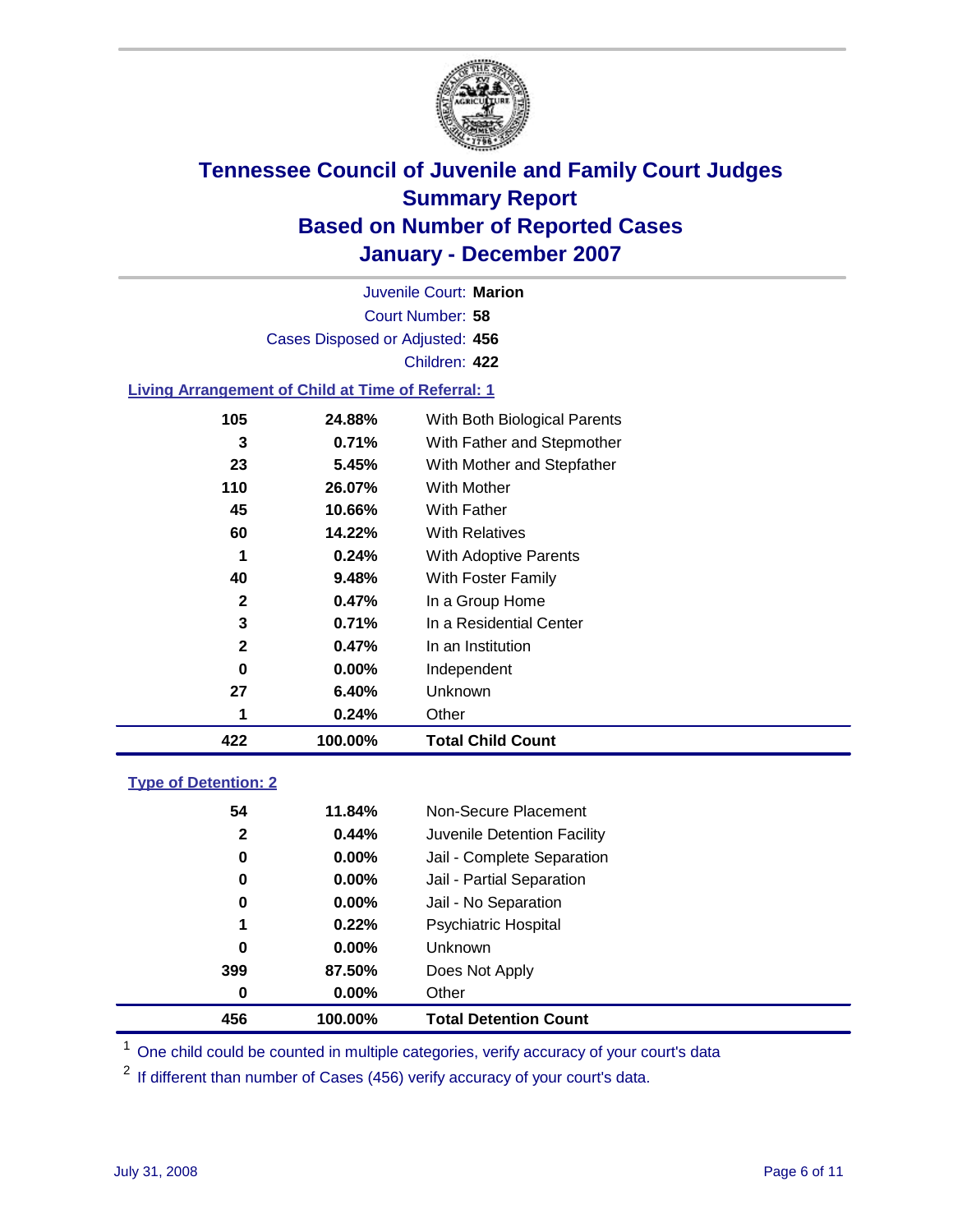

|                                                    | Juvenile Court: Marion          |                                      |  |  |  |
|----------------------------------------------------|---------------------------------|--------------------------------------|--|--|--|
|                                                    | Court Number: 58                |                                      |  |  |  |
|                                                    | Cases Disposed or Adjusted: 456 |                                      |  |  |  |
|                                                    |                                 | Children: 422                        |  |  |  |
| <b>Placement After Secure Detention Hearing: 1</b> |                                 |                                      |  |  |  |
| 36                                                 | 7.89%                           | Returned to Prior Living Arrangement |  |  |  |
| $\mathbf{2}$                                       | 0.44%                           | Juvenile Detention Facility          |  |  |  |
| $\bf{0}$                                           | 0.00%                           | Jail                                 |  |  |  |
| $\bf{0}$                                           | 0.00%                           | Shelter / Group Home                 |  |  |  |
| $\mathbf 2$                                        | 0.44%                           | <b>Foster Family Home</b>            |  |  |  |
| 5                                                  | 1.10%                           | Psychiatric Hospital                 |  |  |  |
| 0                                                  | 0.00%                           | Unknown / Not Reported               |  |  |  |
| 410                                                | 89.91%                          | Does Not Apply                       |  |  |  |
| 1                                                  | 0.22%                           | Other                                |  |  |  |
| 456                                                | 100.00%                         | <b>Total Placement Count</b>         |  |  |  |
|                                                    |                                 |                                      |  |  |  |
| <b>Intake Actions: 2</b>                           |                                 |                                      |  |  |  |
| 453                                                | 85.47%                          | <b>Petition Filed</b>                |  |  |  |
| $\overline{\mathbf{z}}$                            | 1.32%                           | <b>Motion Filed</b>                  |  |  |  |
| 35                                                 | 6.60%                           | <b>Citation Processed</b>            |  |  |  |
| $\bf{0}$                                           | 0.00%                           | Notification of Paternity Processed  |  |  |  |
| 32                                                 | 6.04%                           | Scheduling of Judicial Review        |  |  |  |
| $\bf{0}$                                           | 0.00%                           | Scheduling of Administrative Review  |  |  |  |
| 0                                                  | 0.00%                           | Scheduling of Foster Care Review     |  |  |  |
| $\mathbf 2$                                        | 0.38%                           | Unknown                              |  |  |  |
| 1                                                  | 0.19%                           | Does Not Apply                       |  |  |  |
| $\bf{0}$                                           | 0.00%                           | Other                                |  |  |  |
| 530                                                | 100.00%                         | <b>Total Intake Count</b>            |  |  |  |

<sup>1</sup> If different than number of Cases (456) verify accuracy of your court's data.

<sup>2</sup> If different than number of Referral Reasons (530), verify accuracy of your court's data.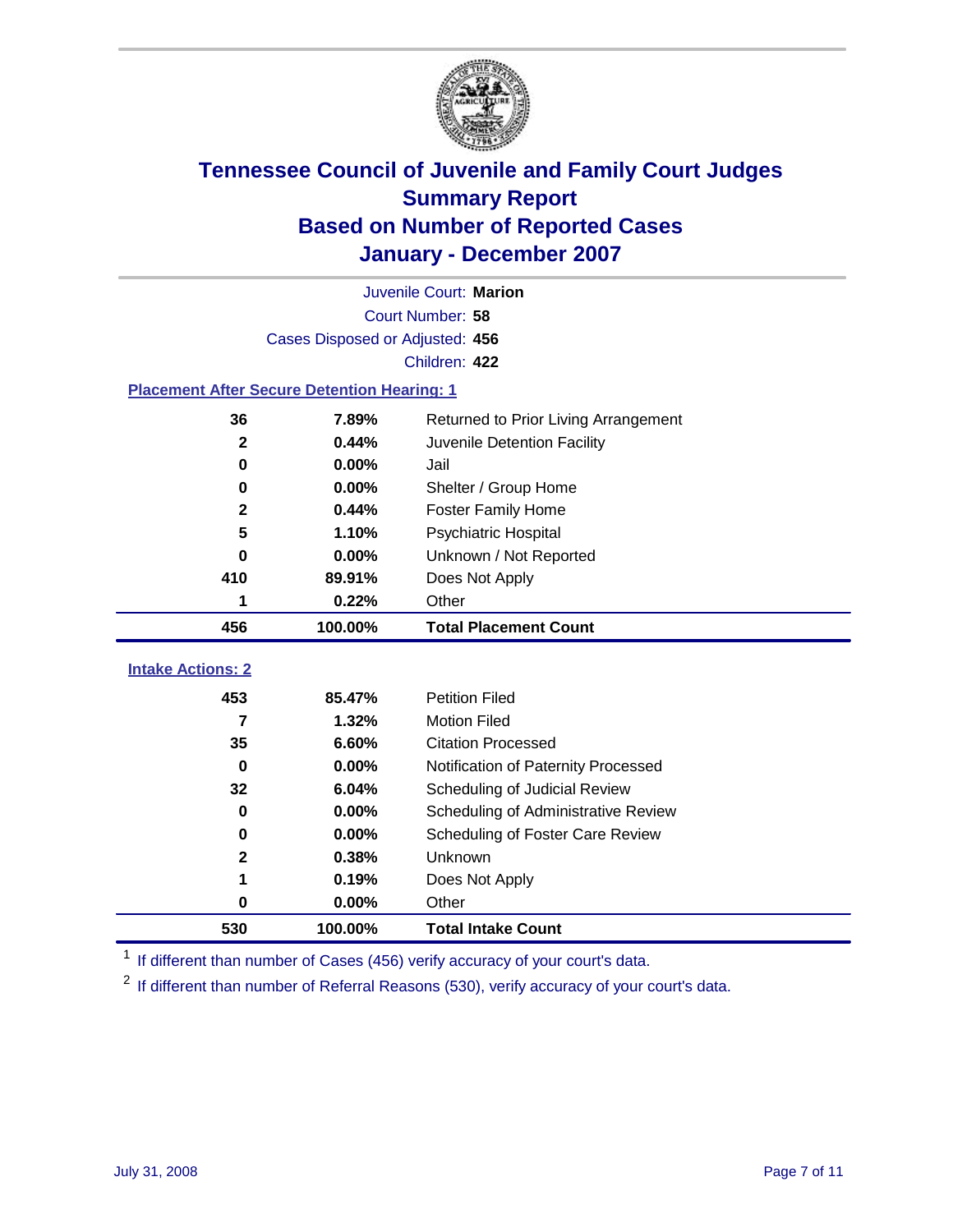

Court Number: **58** Juvenile Court: **Marion** Cases Disposed or Adjusted: **456** Children: **422**

#### **Last Grade Completed by Child: 1**

| 17           | 4.03%   | Too Young for School     |
|--------------|---------|--------------------------|
| 3            | 0.71%   | Preschool                |
| 7            | 1.66%   | Kindergarten             |
| 11           | 2.61%   | 1st Grade                |
| 4            | 0.95%   | 2nd Grade                |
| 4            | 0.95%   | 3rd Grade                |
| 10           | 2.37%   | 4th Grade                |
| 12           | 2.84%   | 5th Grade                |
| 15           | 3.55%   | 6th Grade                |
| 20           | 4.74%   | 7th Grade                |
| 20           | 4.74%   | 8th Grade                |
| 34           | 8.06%   | 9th Grade                |
| 81           | 19.19%  | 10th Grade               |
| 78           | 18.48%  | 11th Grade               |
| 12           | 2.84%   | 12th Grade               |
| 1            | 0.24%   | Non-Graded Special Ed    |
| 1            | 0.24%   | <b>GED</b>               |
| $\mathbf{2}$ | 0.47%   | Graduated                |
| 14           | 3.32%   | Never Attended School    |
| 76           | 18.01%  | Unknown                  |
| $\bf{0}$     | 0.00%   | Other                    |
| 422          | 100.00% | <b>Total Child Count</b> |

### **Enrolled in Special Education: 1**

| 422 | 100.00% | <b>Total Child Count</b> |  |
|-----|---------|--------------------------|--|
| 59  | 13.98%  | Unknown                  |  |
| 336 | 79.62%  | No                       |  |
| 27  | 6.40%   | Yes                      |  |
|     |         |                          |  |

<sup>1</sup> One child could be counted in multiple categories, verify accuracy of your court's data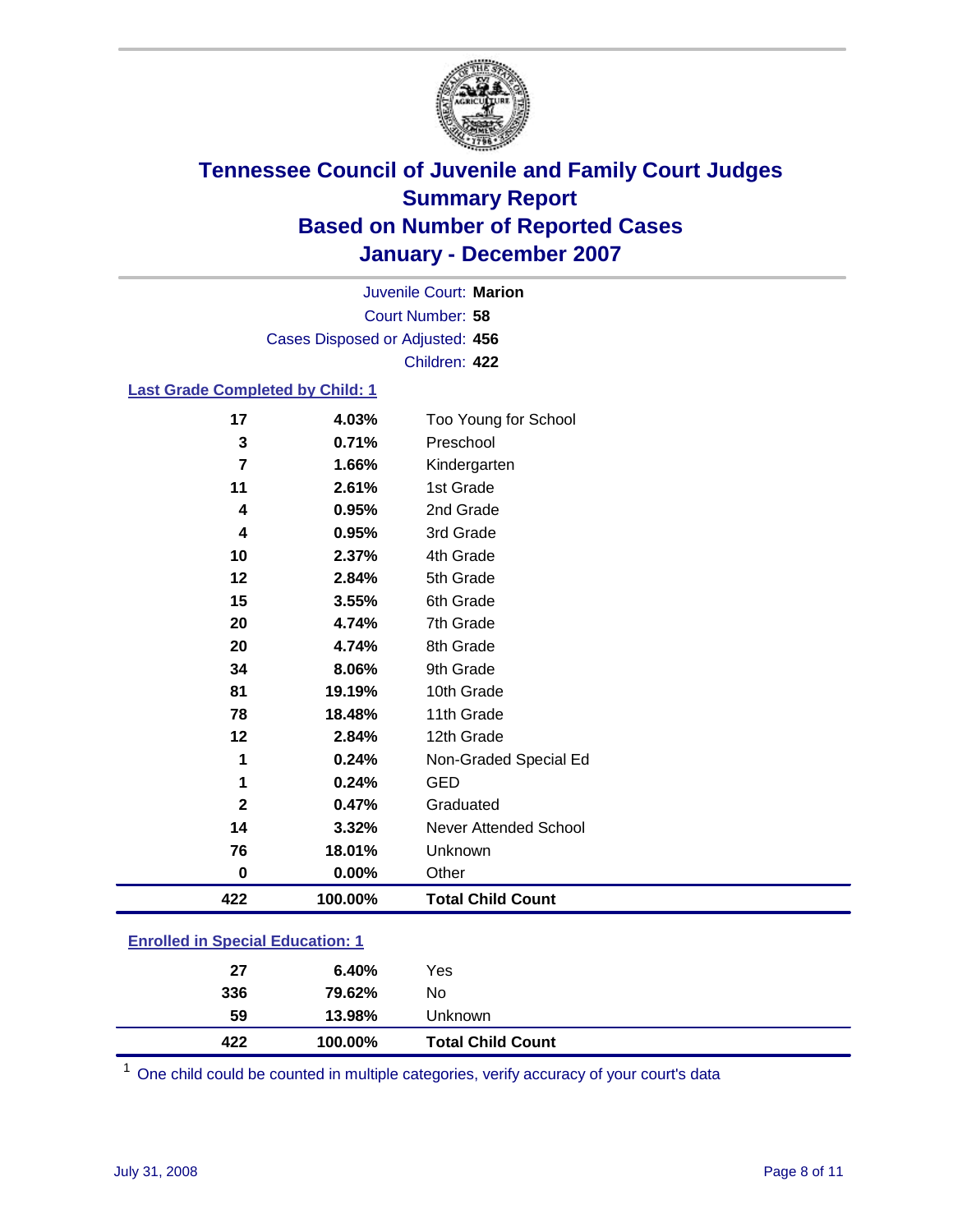

| Juvenile Court: Marion       |                                 |                           |  |  |  |
|------------------------------|---------------------------------|---------------------------|--|--|--|
|                              | Court Number: 58                |                           |  |  |  |
|                              | Cases Disposed or Adjusted: 456 |                           |  |  |  |
|                              |                                 | Children: 422             |  |  |  |
| <b>Action Executed By: 1</b> |                                 |                           |  |  |  |
| 529                          | 99.81%                          | Judge                     |  |  |  |
| 0                            | $0.00\%$                        | Referee                   |  |  |  |
| 1                            | 0.19%                           | <b>YSO</b>                |  |  |  |
| 0                            | 0.00%                           | Other                     |  |  |  |
| 0                            | $0.00\%$                        | Unknown / Not Reported    |  |  |  |
| 530                          | 100.00%                         | <b>Total Action Count</b> |  |  |  |

### **Formal / Informal Actions: 1**

| 81  | 15.28%   | Dismissed                                        |
|-----|----------|--------------------------------------------------|
| 5   | 0.94%    | Retired / Nolle Prosequi                         |
| 128 | 24.15%   | <b>Complaint Substantiated Delinquent</b>        |
| 166 | 31.32%   | <b>Complaint Substantiated Status Offender</b>   |
| 19  | 3.58%    | <b>Complaint Substantiated Dependent/Neglect</b> |
| 0   | $0.00\%$ | <b>Complaint Substantiated Abused</b>            |
| 0   | $0.00\%$ | <b>Complaint Substantiated Mentally III</b>      |
| 0   | $0.00\%$ | Informal Adjustment                              |
| 1   | 0.19%    | <b>Pretrial Diversion</b>                        |
| 0   | $0.00\%$ | <b>Transfer to Adult Court Hearing</b>           |
| 0   | $0.00\%$ | Charges Cleared by Transfer to Adult Court       |
| 74  | 13.96%   | Special Proceeding                               |
| 18  | 3.40%    | <b>Review Concluded</b>                          |
| 25  | 4.72%    | Case Held Open                                   |
| 13  | 2.45%    | Other                                            |
| 0   | 0.00%    | Unknown / Not Reported                           |
| 530 | 100.00%  | <b>Total Action Count</b>                        |

<sup>1</sup> If different than number of Referral Reasons (530), verify accuracy of your court's data.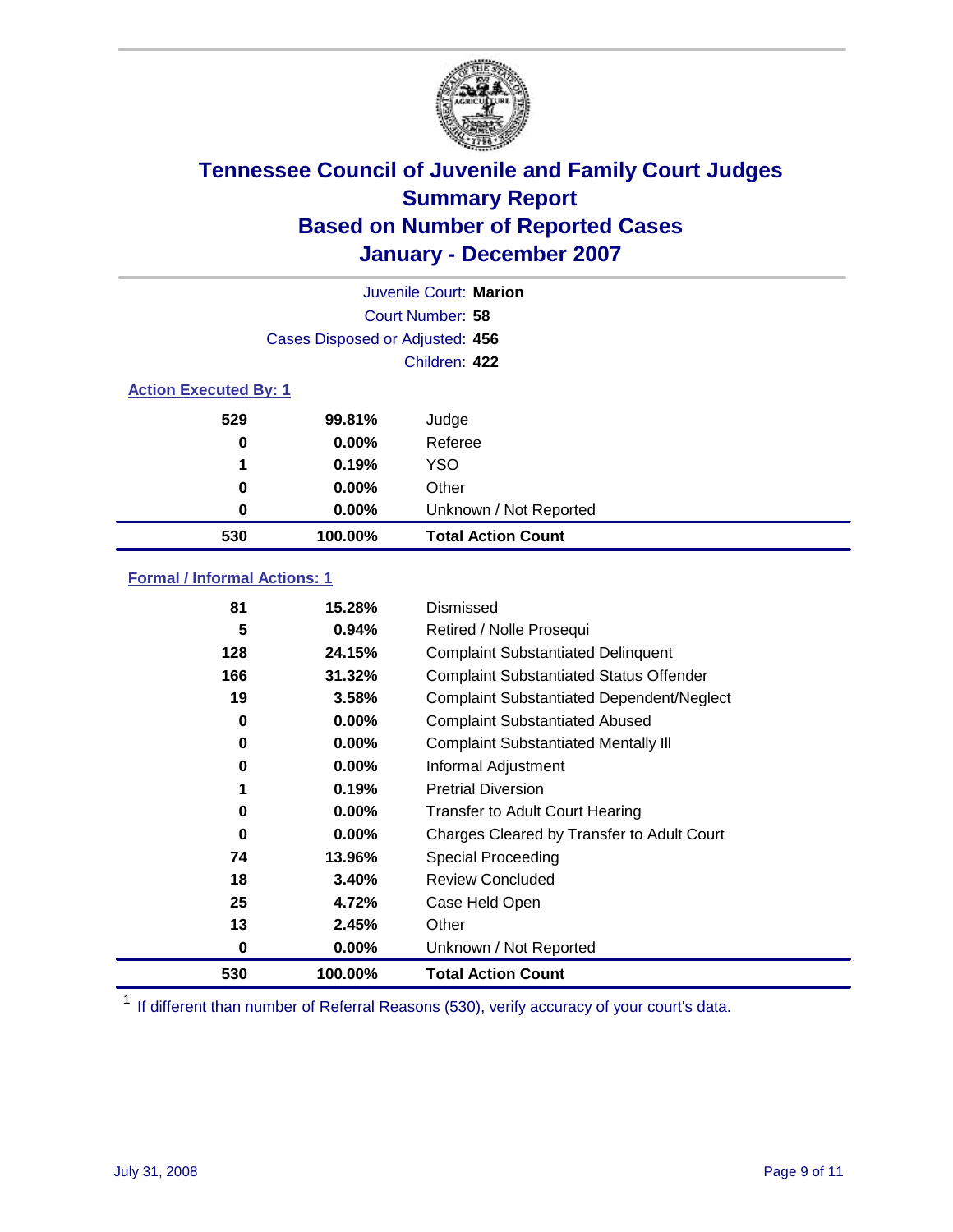

|                       |                                 | Juvenile Court: Marion                                |
|-----------------------|---------------------------------|-------------------------------------------------------|
|                       |                                 | Court Number: 58                                      |
|                       | Cases Disposed or Adjusted: 456 |                                                       |
|                       |                                 | Children: 422                                         |
| <b>Case Outcomes:</b> |                                 | There can be multiple outcomes for one child or case. |
| 105                   | 16.36%                          | <b>Case Dismissed</b>                                 |
| 10                    | 1.56%                           | Case Retired or Nolle Prosequi                        |
| 21                    | 3.27%                           | Warned / Counseled                                    |
| 47                    | 7.32%                           | <b>Held Open For Review</b>                           |
| 58                    | 9.03%                           | Supervision / Probation to Juvenile Court             |
| 1                     | 0.16%                           | <b>Probation to Parents</b>                           |
| 15                    | 2.34%                           | Referral to Another Entity for Supervision / Service  |
| 16                    | 2.49%                           | Referred for Mental Health Counseling                 |
| 8                     | 1.25%                           | Referred for Alcohol and Drug Counseling              |
| 0                     | 0.00%                           | <b>Referred to Alternative School</b>                 |
| 0                     | 0.00%                           | Referred to Private Child Agency                      |
| 14                    | 2.18%                           | Referred to Defensive Driving School                  |
| 0                     | 0.00%                           | Referred to Alcohol Safety School                     |
| 2                     | 0.31%                           | Referred to Juvenile Court Education-Based Program    |
| 7                     | 1.09%                           | Driver's License Held Informally                      |
| 0                     | 0.00%                           | <b>Voluntary Placement with DMHMR</b>                 |
| 2                     | 0.31%                           | <b>Private Mental Health Placement</b>                |
| 1                     | 0.16%                           | <b>Private MR Placement</b>                           |
| 3                     | 0.47%                           | Placement with City/County Agency/Facility            |
| 4                     | 0.62%                           | Placement with Relative / Other Individual            |
| 47                    | 7.32%                           | Fine                                                  |
| 14                    | 2.18%                           | <b>Public Service</b>                                 |
| 8                     | 1.25%                           | Restitution                                           |
| 0                     | 0.00%                           | <b>Runaway Returned</b>                               |
| 3                     | 0.47%                           | No Contact Order                                      |
| 1                     | 0.16%                           | Injunction Other than No Contact Order                |
| 2                     | 0.31%                           | <b>House Arrest</b>                                   |
| 0                     | 0.00%                           | <b>Court Defined Curfew</b>                           |
| 0                     | 0.00%                           | Dismissed from Informal Adjustment                    |
| 0                     | 0.00%                           | <b>Dismissed from Pretrial Diversion</b>              |
| 0                     | 0.00%                           | <b>Released from Probation</b>                        |
| 2                     | 0.31%                           | <b>Transferred to Adult Court</b>                     |
| 0                     | 0.00%                           | <b>DMHMR Involuntary Commitment</b>                   |